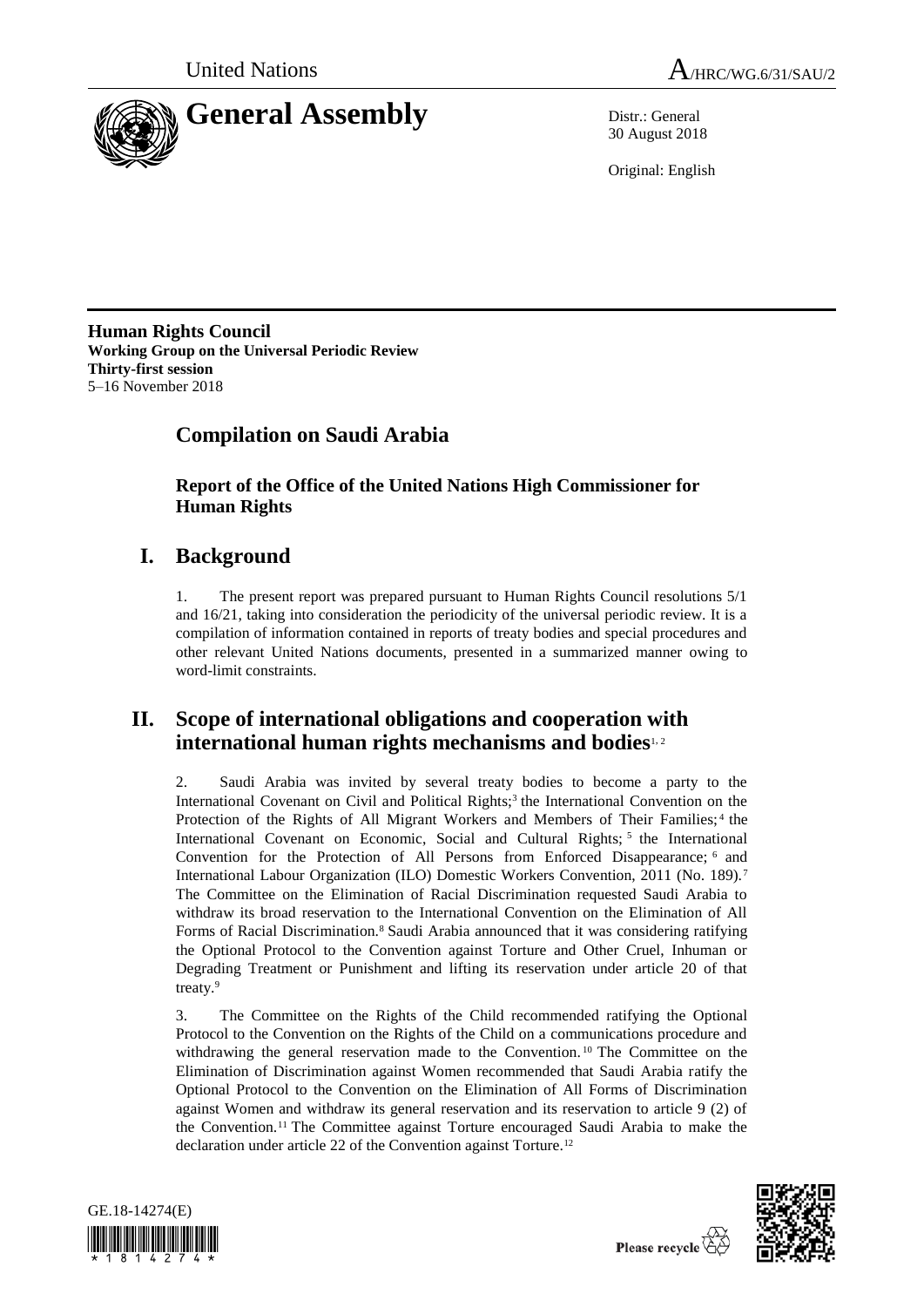4. Several treaty bodies urged Saudi Arabia to ratify the Convention relating to the Status of Refugees, the Protocol relating to the Status of Refugees, the Convention relating to the Status of Stateless Persons and the Convention on the Reduction of Statelessness.<sup>13</sup> The United Nations Educational, Scientific and Cultural Organization (UNESCO) encouraged Saudi Arabia to ratify the Convention on the Protection and Promotion of the Diversity of Cultural Expressions.<sup>14</sup>

5. The Committee against Torture encouraged Saudi Arabia to extend an invitation to the Special Rapporteur on torture and other cruel, inhuman or degrading treatment or punishment.<sup>15</sup>

6. Saudi Arabia contributed financially to the Office of the United Nations High Commissioner for Human Rights (OHCHR) annually, including to the torture and slavery funds in 2016 and 2017.<sup>16</sup>

## **III. National human rights framework**<sup>17</sup>

7. The Committee on the Elimination of Racial Discrimination took note of the amendments in 2016 to grant the Human Rights Commission more independence, but regretted that was not yet in compliance with the principles relating to the status of national institutions for the promotion and protection of human rights (the Paris Principles).  $18$ Several treaty bodies recommended that Saudi Arabia bring the Human Rights Commission into line with the Paris Principles and provide it with sufficient human and financial resources to effectively and independently discharge its mandate.<sup>19</sup>

8. The Committee against Torture welcomed the establishment of the Human Rights Commission and the National Society for Human Rights, whose activities included monitoring places of detention; however, despite measures reinforcing its independence, the Committee remained concerned that the Commission was subject to the authority of the executive branch, did not have independent funding and lacked unhindered access to all places of detention.<sup>20</sup> The Committee on the Rights of the Child recommended ensuring that the National Society for Human Rights was an independent monitoring mechanism compliant with the Paris Principles.<sup>21</sup> The Committee on the Elimination of Discrimination against Women noted the creation, in 2016, of the Council for Family Affairs.<sup>22</sup>

9. The Special Rapporteur on the promotion and protection of human rights and fundamental freedoms while countering terrorism encouraged the Government to introduce specific compulsory training programmes for law enforcement officials, investigators, prosecutors, judges and medical personnel on the Manual on the Effective Investigation and Documentation of Torture and Other Cruel, Inhuman or Degrading Treatment or Punishment (the Istanbul Protocol).<sup>23</sup>

# **IV. Implementation of international human rights obligations, taking into account applicable international humanitarian law**

### **A. Cross-cutting issues**

#### **1. Equality and non-discrimination**<sup>24</sup>

10. The Committee on the Elimination of Discrimination against Women remained concerned about persisting discriminatory laws, the lack of comprehensive nondiscrimination legislation and the absence of the grounds of sex and gender in the equality guarantee under article 8 of the Basic Law of Governance.<sup>25</sup> It recommended that Saudi Arabia examine existing laws and regulations in order to dissociate the provisions deriving from religion from those falling within the scope of traditions and customs; repeal all remaining discriminatory provisions in its national legislation; amend the Basic Law of Governance; and adopt comprehensive anti-discrimination legislation that included a definition of discrimination against women.<sup>26</sup> It also called upon the Government to adopt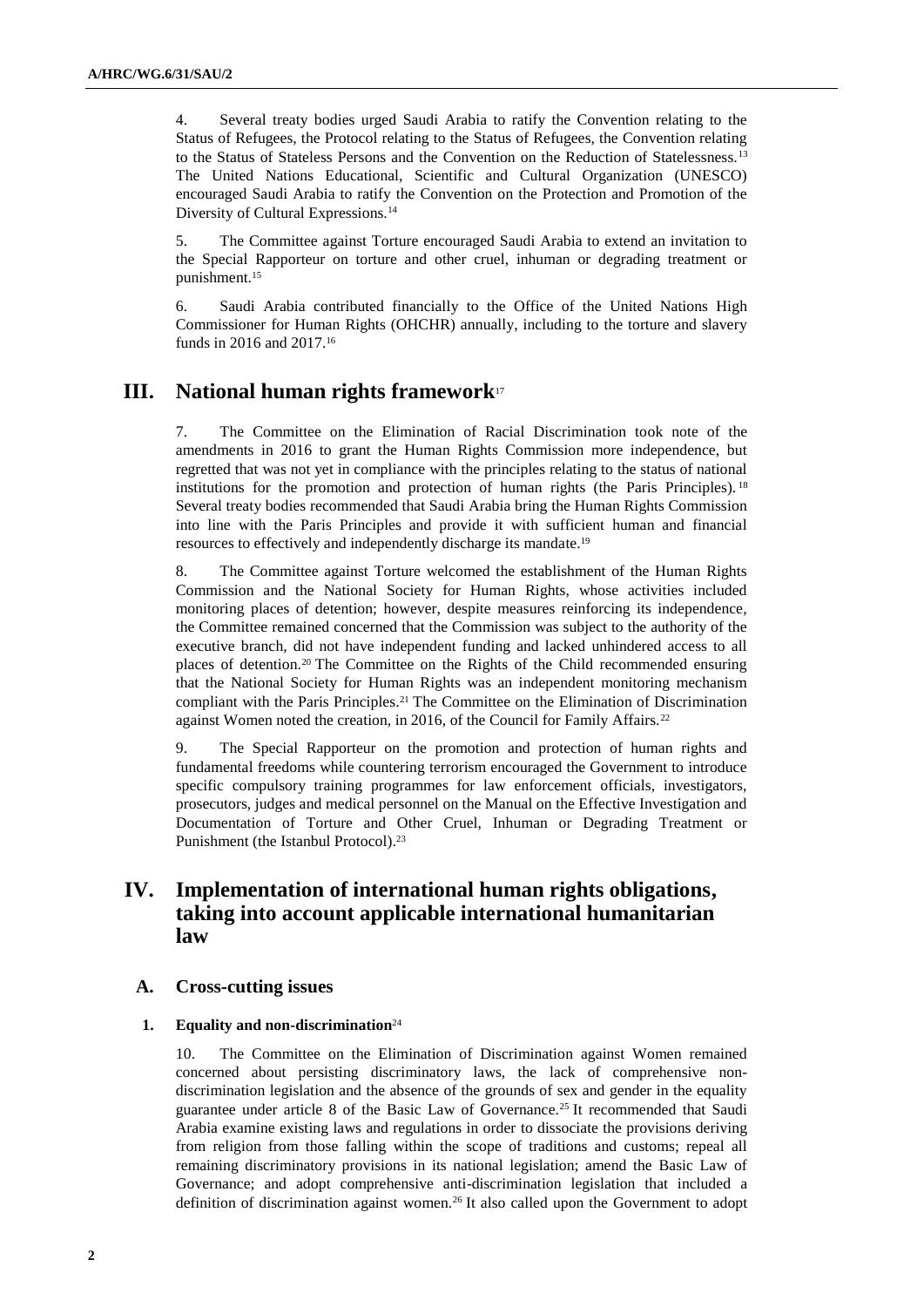the bill on combating discrimination and hatred.<sup>27</sup> The Committee on the Elimination of Racial Discrimination recommended enacting comprehensive domestic legislation prohibiting direct and indirect racial discrimination, including all prohibited grounds of discrimination.<sup>28</sup>

11. The Committee on the Rights of the Child remained concerned that children of Saudi mothers and non-Saudi fathers, lesbian, gay, bisexual, transgender and intersex children, children with disabilities, children born out of wedlock, children of migrant workers and children belonging to Shia and other religious minorities continued to be subjected to persistent discrimination. It urged Saudi Arabia to eliminate de jure and de facto discrimination on any grounds against all children,<sup>29</sup> and to conduct awareness-raising campaigns to eliminate the stigma attached to children born out of wedlock.<sup>30</sup>

#### **2. Development, the environment, and business and human rights**<sup>31</sup>

The Committee on the Elimination of Discrimination against Women welcomed the adoption in 2016 of the State's Vision 2030 and the tenth development plan covering the period 2015–2019.<sup>32</sup> It recommended the adoption of a national strategy to support gender equality and the empowerment of women, and a related plan of action.<sup>33</sup>

13. The Special Rapporteur on extreme poverty and human rights was concerned about the lack of transparency about poverty and the associated challenges, as the Government needed to have a clearer understanding of the nature and extent of the problem and accurate data were indispensable to evaluate the anticipated and actual impact of Vision 2030 policies on the poor.<sup>34</sup>

#### **3. Human rights and counter-terrorism**<sup>35</sup>

14. The Committee against Torture was concerned that the 2014 counter-terrorism law contained an extremely broad definition of terrorism, which would enable the criminalization of some acts of peaceful expression. That law also allowed the detention of individuals for up to 90 days without access to family members or legal counsel, depriving them of legal safeguards against torture. The Committee urged Saudi Arabia to revise the definition of terrorism so that the criminalization provisions could not serve as a basis for prosecuting individuals engaged in non-violent expression and advocacy, especially in defence of human rights, and that it revise the law so that it did not facilitate the practice of incommunicado detention.<sup>36</sup> The Special Rapporteur on terrorism recommended reviewing the 2014 counter-terrorism law to ensure that the provisions complied with basic principles of due process and a fair trial.<sup>37</sup> He recommended urgently reviewing the definition of terrorism in the counter-terrorism law to bring it into line with international human rights norms, and to refrain from using antiterrorism and other forms of national security legislation to stifle peaceful political dissidence, criticism or non-violent protest.<sup>38</sup>

## **B. Civil and political rights**

#### **1. Right to life, liberty and security of person**<sup>39</sup>

15. The Committee against Torture was deeply concerned about the continued existence of the death penalty and the growing number of executions. The Committee encouraged Saudi Arabia to establish a moratorium on executions and to commute all existing death sentences.<sup>40</sup>

16. The Committee on the Rights of the Child expressed its deepest concern about persons who had been sentenced to death and executed for offences allegedly committed when they were under the age of 18.<sup>41</sup> It urged Saudi Arabia to immediately halt the execution of people who were minors at the time of the alleged commission of an offence; commute the death sentences issued against children; amend legislation to prohibit the imposition of the death sentence on children; and immediately release children sentenced to death for the exercise of their right to freedom of opinion and expression.<sup>42</sup>

17. The same Committee and the Committee on the Elimination of Discrimination against Women were deeply concerned at information that Saudi Arabia, through its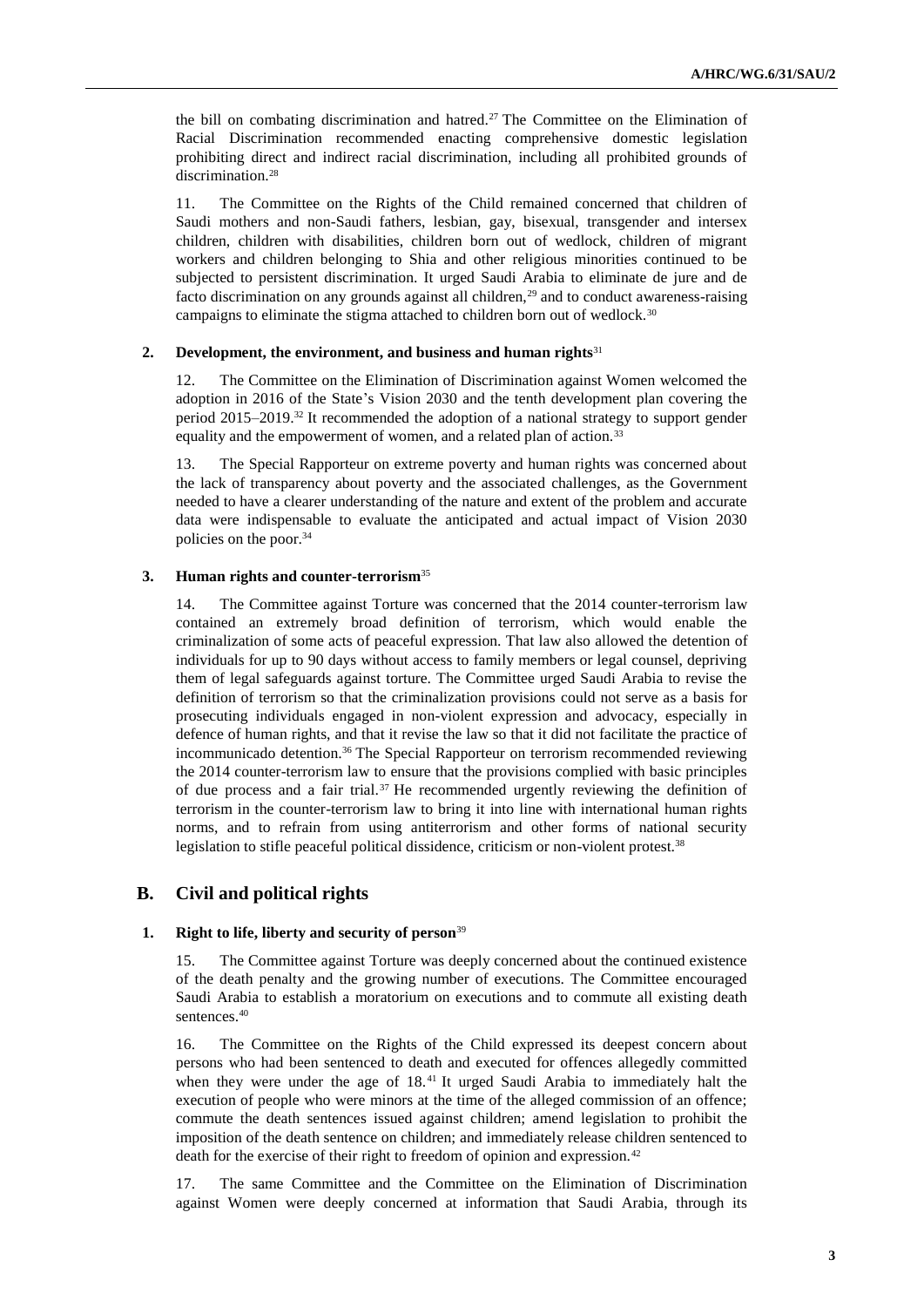military operation in Yemen, had committed grave violations of the rights of children, women and girls.<sup>43</sup> The latter Committee was also concerned about the damage inflicted to the environment in Yemen by the military operation.<sup>44</sup> The two committees urged Saudi Arabia to respect international humanitarian law; allow and facilitate rapid and unimpeded humanitarian relief for civilians in need; and establish an international independent body to investigate allegations of violations of international humanitarian and human rights law in Yemen.<sup>45</sup> The Special Rapporteur on terrorism reminded Saudi Arabia of its obligation to ensure that a fact-finding investigation, independent of the chain of command involved in the strike, was conducted in any case in which there were reliable indications that civilians might have been killed or injured, and to make the results public. He called upon the Government to ensure that such investigations were conducted in every case and the true civilian death toll made public.<sup>46</sup>

18. In a 2018 report to the Security Council on children and armed conflict, the Secretary-General noted that the situation in Yemen remained grave, with 842 verified cases of the recruitment and use of boys as young as 11 years old. He was encouraged by efforts undertaken by the Government of Saudi Arabia to support the reintegration of children formerly associated with armed groups in Yemen, and reminded all parties to abide by their obligations under international law to protect children from all forms of violence.<sup>47</sup>

19. The Committee against Torture was concerned that current legal provisions did not define the crime of torture as required by the Convention, and regretted the absence of clear legal provisions in the Basic Law of Governance ensuring the absolute and non-derogable prohibition of torture and ill-treatment. It urged Saudi Arabia to revise national legislation in that regard. <sup>48</sup> The Committee and the Special Rapporteur on terrorism were deeply concerned that torture and ill-treatment were commonly practised in prisons and detention centres by law enforcement officials, including to extract confessions. They recommended that the Government investigate all allegations, prosecute the perpetrators and train all relevant officials.<sup>49</sup> The Committee on the Rights of the Child expressed serious concern that some legislation authorized the ill-treatment and torture of children; that interrogation techniques amounting to torture were authorized and frequently used to coerce juveniles into signing confessions; and that children could be sentenced to life imprisonment and solitary confinement. It urged Saudi Arabia to unambiguously prohibit solitary confinement and life sentences for children, and the attendance of children at public executions.<sup>50</sup> The Committee against Torture urged the Government to establish an accessible confidential complaint mechanism for detainees, $51$  and recommended including in domestic legislation explicit provisions on the right to redress for victims of torture and ill-treatment.<sup>52</sup>

20. The Committee was deeply concerned that Saudi Arabia sentenced individuals to and imposed corporal punishment, including flogging/lashing and amputation. It urged Saudi Arabia to abolish any form of corporal punishment.<sup>53</sup> The Committee particularly requested that Saudi Arabia review the case of the blogger, Ra'if Badawi, and other individuals to invalidate any aspect of their sentences involving corporal punishment.<sup>54</sup> The Committee on the Rights of the Child urged the country to repeal all legislative provisions authorizing the stoning, amputation and flogging of children.<sup>55</sup>

21. While welcoming the draft law aimed at addressing overcrowding by using alternatives to imprisonment, the Committee against Torture was concerned about overcrowding and poor conditions in some detention facilities. It urged Saudi Arabia to alleviate overcrowding, through alternative measures to imprisonment, and to guarantee the principle of non-discrimination in according all required rights to persons in detention.<sup>56</sup>

22. The Committee was concerned at reports that the majority of persons deprived of their liberty were in pretrial detention. <sup>57</sup> OHCHR was concerned about the continuing arrests and apparently arbitrary detentions of human rights defenders and activists, including women's rights activists. OHCHR urged Saudi Arabia to reveal the locations of those activists, to ensure their rights to due process guarantees and, if their detention was related solely to their work as human rights defenders and activists, to release them immediately. OHCHR also expressed concern about the detention and disappearances of other individuals, without explanation or apparent due process. <sup>58</sup> In a joint statement, United Nations experts also urged Saudi Arabia to immediately release women's human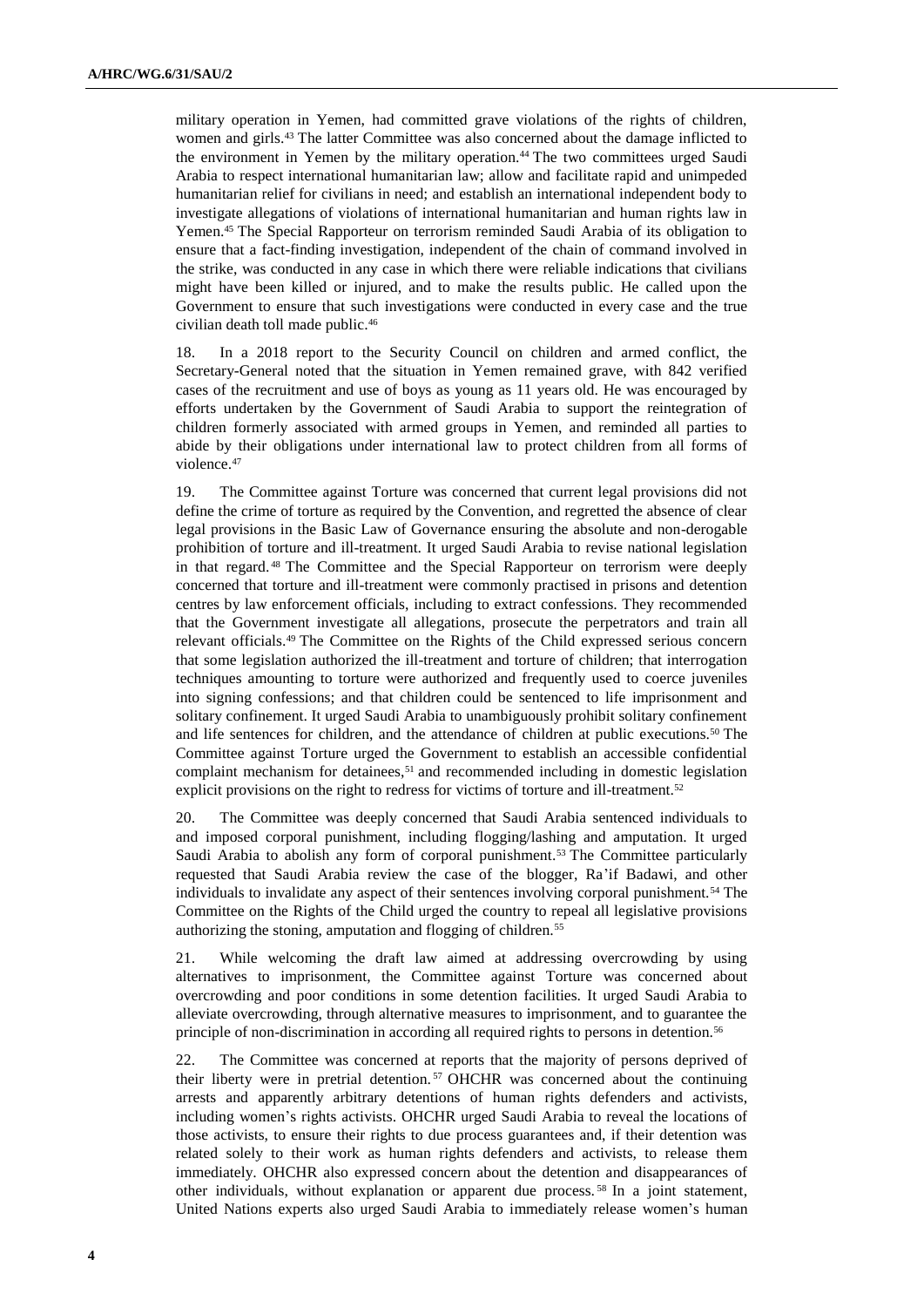rights defenders arrested in a nationwide crackdown. Reports indicated that a number of those arrested faced extremely serious charges, carrying penalties of up to 20 years in prison. The experts also reiterated their concern over others detained in Saudi Arabia on the basis of their activism and the exercise of their rights to freedom of expression and association, including Ra'if Badawi.<sup>59</sup>

23. The Committee against Torture was concerned about the reported existence of secret places of detention and the absence of an independent institution to undertake regular and unannounced visits to all places of detention.<sup>60</sup> It urged Saudi Arabia to strengthen the independence of the Bureau of Investigation and Public Prosecution from the Ministry of the Interior, and to ensure the regular monitoring of all places of detention by an independent institution.<sup>61</sup>

#### **2. Administration of justice, including impunity, and the rule of law**<sup>62</sup>

24. The Committee was concerned about the reported lack of independence and impartiality of the judiciary, since judges were appointed and discharged by the King. It also regretted the absence of women in the judiciary. The Committee urged Saudi Arabia to ensure a fully independent and impartial judiciary, and to make the judiciary more gender sensitive, including by appointing women judges.<sup>63</sup>

25. The Committee on the Rights of the Child noted that judges ruled on the basis of their personal interpretation of religion. <sup>64</sup> The Committee on the Elimination of Discrimination against Women recommended that sharia courts harmonize their norms, procedures and practices with international human rights standards.<sup>65</sup>

26. The Committee against Torture was concerned about the lack of independence of the Specialized Criminal Court established to try cases of terrorism and urged Saudi Arabia to strengthen its independence.<sup>66</sup> The Committee on the Rights of the Child urged Saudi Arabia to ensure that no person who was a child at the time of committing an alleged offence was tried before the Specialized Criminal Court.<sup>67</sup>

27. The Committee against Torture was concerned that coerced confessions were admissible evidence in the courts. It urged Saudi Arabia to ensure that coerced confessions were inadmissible in law and in practice, except when invoked as evidence against a person accused of torture.<sup>68</sup>

28. The Special Rapporteur on terrorism was concerned that allegations of torture or other forms of ill-treatment made by terrorism suspects, lawyers and human rights defenders did not systematically result in rapid and independent investigations.<sup>69</sup>

29. The Committee on the Elimination of Discrimination against Women referred to persisting barriers to women's access to justice and recommended implementing measures in that regard.<sup>70</sup> The Committee on the Rights of the Child observed that girls were highly discriminated against in the justice system, and urged Saudi Arabia to address the violation of girls' rights in that regard.<sup>71</sup>

30. The Committee was also concerned about the absence of a comprehensive legal framework on children in conflict with the law. It recommended that Saudi Arabia build a system of restorative and rehabilitative juvenile justice in line with the Convention on the Rights of the Child.<sup>72</sup>

#### **3. Fundamental freedoms and the right to participate in public and political life**<sup>73</sup>

31. The Committee recommended that Saudi Arabia eliminate all forms of discrimination on the grounds of religion or belief; promote religious tolerance and dialogue in society; ensure the free practise of religion without undue State interference; and ensure that private religious gatherings were not arbitrarily raided.<sup>74</sup>

32. The Committee urged Saudi Arabia to repeal laws and regulations that broadly restricted freedom of opinion and expression, including the vaguely defined offences of "apostasy", "insulting God or the Prophet" or "corrupting the Earth", for which children could be condemned to severe sentences, including the death penalty.<sup>75</sup>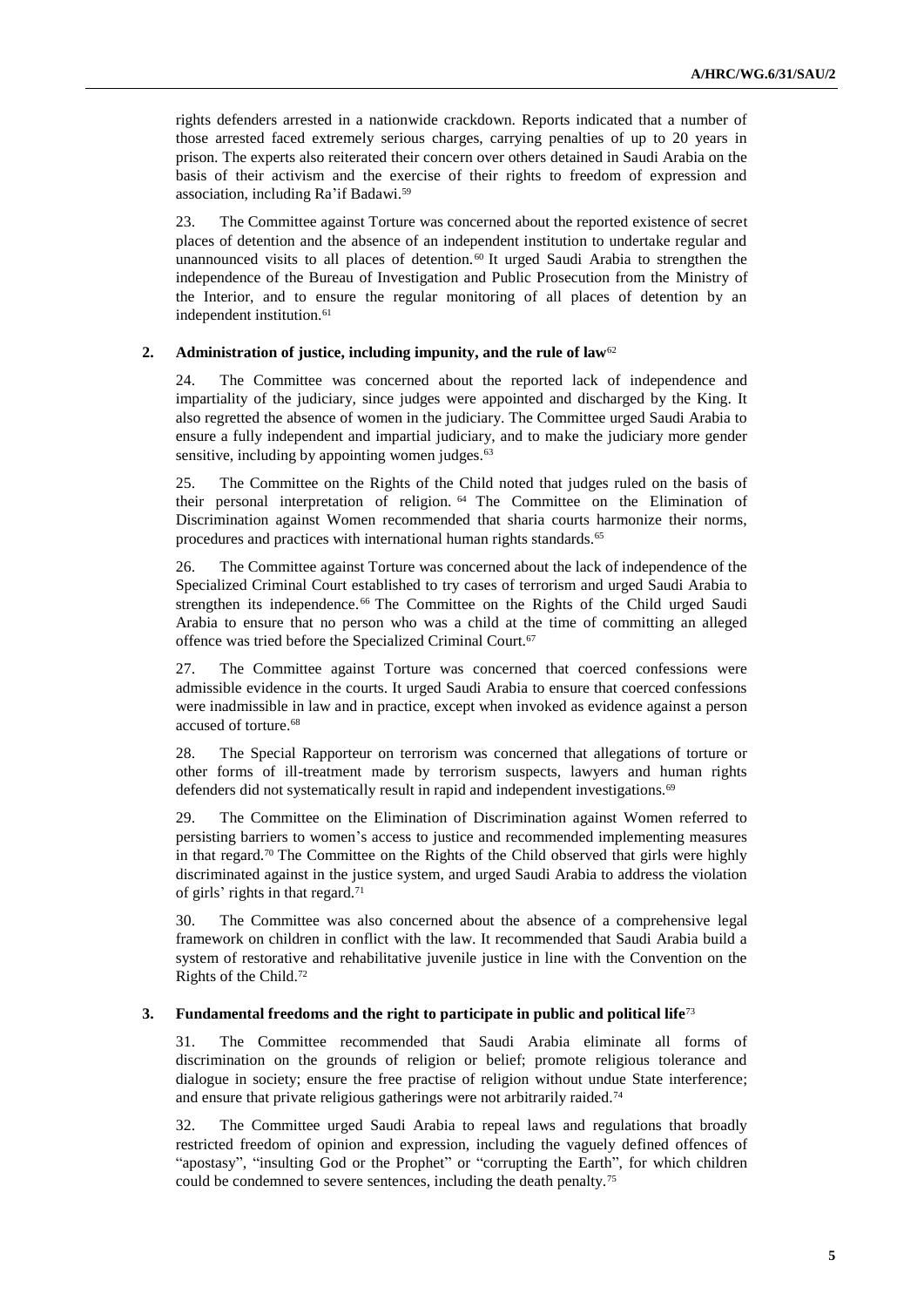33. The Committee on the Elimination of Discrimination against Women remained concerned that women's freedom of association was impeded by lengthy registration procedures and that associations were prohibited from working on political and human rights issues. It recommended amending the Law on Associations and Foundations to ensure an enabling environment in which civil society could be freely established and engaged in political and public life.<sup>76</sup> The Committee against Torture was extremely concerned that Saudi Arabia had refused to grant operating licences to human rights organizations and about reports indicating that it had punished individuals who had reported on alleged human rights violations or who had objected to State policies. It urged Saudi Arabia to acknowledge the legitimacy of peaceful criticism and human rights advocacy, and to release any individual detained solely on that basis.<sup>77</sup> The Committee on the Rights of the Child urged Saudi Arabia to allow human rights defenders and nongovernmental organizations to exercise their right to freedom of expression and opinion without threats or harassment. <sup>78</sup> The Committee on the Elimination of Discrimination against Women was particularly concerned that women human rights defenders had reportedly been subjected to harassment, violence, intimidation, detention and ill-treatment. It recommended that Saudi Arabia refrain from any reprisals against women human rights defenders, and ensure that they were able to exercise their rights to freedom of expression and association.<sup>79</sup>

34. The Special Rapporteur on terrorism strongly condemned the use of counterterrorism legislation against individuals peacefully exercising their rights to freedom of expression, as well as freedom of religion or belief and freedom of peaceful association and assembly. The Special Rapporteur urged Saudi Arabia to establish an independent national mechanism to identify all individuals who were currently serving sentences of imprisonment based on acts that constituted the exercise of their fundamental freedoms and to commute or pardon all such prisoners with immediate effect.<sup>80</sup>

35. UNESCO noted that the Basic Law of Governance provided no explicit principle of freedom of expression and that there was no freedom of information law.<sup>81</sup> It encouraged Saudi Arabia to introduce freedom of information legislation, decriminalize defamation in accordance with international standards and ensure that the broadcast licensing authority was independent and that there was judicial oversight in cases related to the blocking of online content.<sup>82</sup>

#### **4. Prohibition of all forms of slavery**<sup>83</sup>

36. The Committee against Torture and the Committee on the Elimination of Discrimination against Women welcomed initiatives to combat trafficking in persons.<sup>84</sup>

37. The latter Committee was concerned that victims of trafficking and exploitation of prostitution were reportedly sometimes arrested, detained and deported. It recommended that Saudi Arabia effectively enforce the Anti-Trafficking Act; investigate and prosecute cases of trafficking in persons; adopt adequate mechanisms for the early identification and referral of victims of trafficking; and provide women victims with adequate protection and redress. <sup>85</sup> The Committee on the Elimination of Racial Discrimination and the ILO Committee of Experts on the Application of Conventions and Recommendations recommended that Saudi Arabia step up efforts to eliminate trafficking in persons and provide protection and assistance to victims.<sup>86</sup> The Committee on the Rights of the Child urged Saudi Arabia to effectively enforce the prohibition on the use of trafficked children as camel jockeys.<sup>87</sup>

38. Noting that thousands of children, many of them victims of trafficking, lived and worked on the streets in Saudi Arabia and were subjected to forced labour by criminal gangs, the same Committee urged the Government to immediately stop the arbitrary arrest and deportation of such children, and to release those currently detained. It also recommended adopting a comprehensive strategy so that children in street situations had access to education and health services.<sup>88</sup>

39. The ILO Committee of Experts observed that the Labour Code did not contain any specific provisions prohibiting forced labour and that employers that imposed forced labour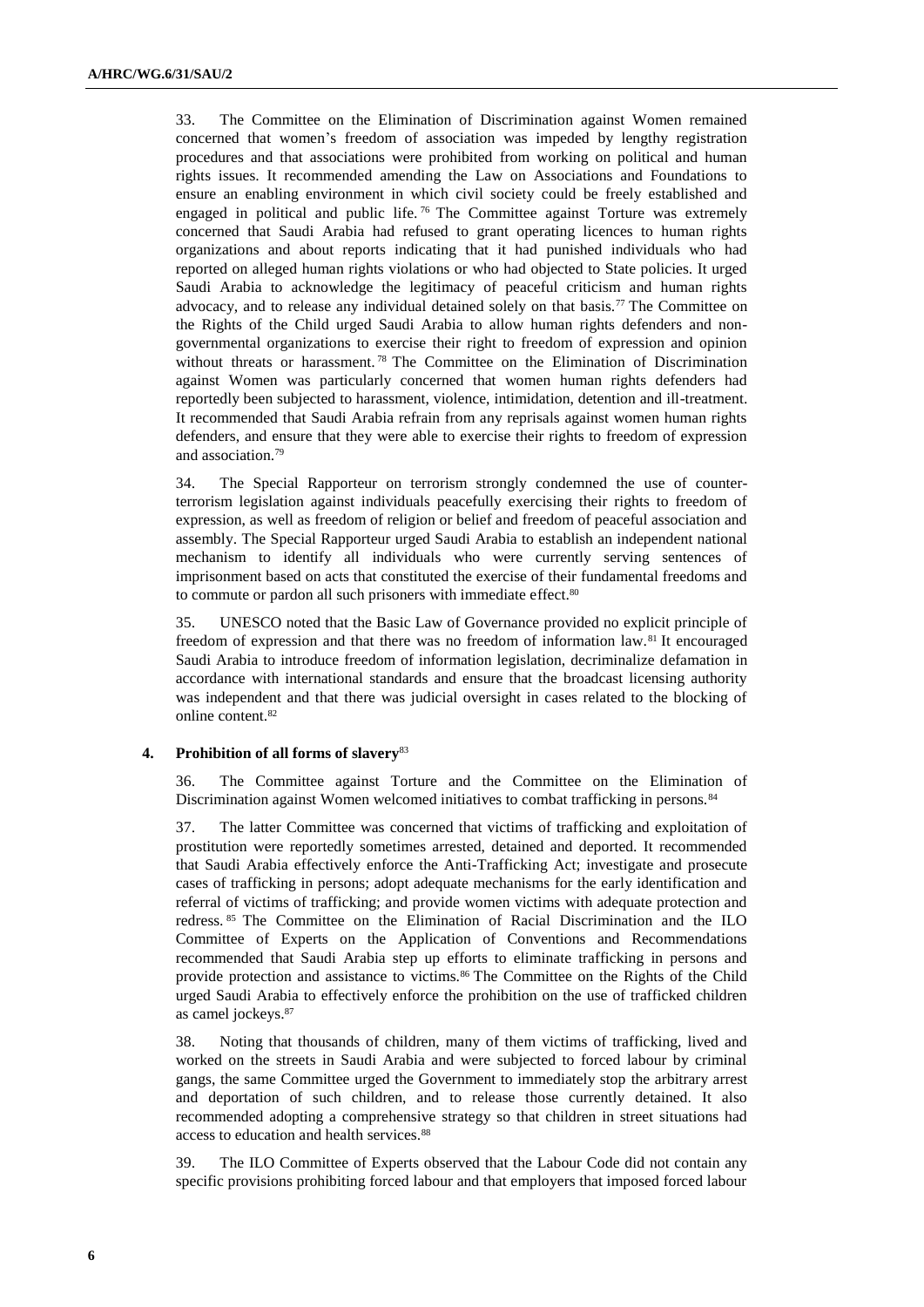were only punished with a fine. It urged Saudi Arabia to impose fully adequate and strictly enforced penalties for such cases.<sup>89</sup>

#### **5. Right to privacy and family life**<sup>90</sup>

40. The Committee on the Elimination of Discrimination against Women remained concerned about the use of sharia law to explain the lack of progress on family law reform and the continued application of discriminatory legal provisions relating to personal status, particularly the requirement for a woman to obtain her guardian's permission to marry and the limited grounds available to women to seek divorce. It was also concerned at the persistent discrimination against women and girls in inheritance law, custody matters, marriage and divorce. It recommended that Saudi Arabia remove discriminatory provisions regulating legal capacity, divorce, the guardianship system and inheritance.<sup>91</sup>

## **C. Economic, social and cultural rights**

## **1. Right to work and to just and favourable conditions of work**<sup>92</sup>

41. The Committee welcomed measures promoting women's employment. It remained concerned about women's low participation in the labour market; the lack of enforcement of the law abolishing the need for a guardian's permission to work; persistent occupational segregation and sex segregation in the workplace; the concentration of women in low-paid jobs; and the persistent gender wage gap. The Committee recommended enhancing women's access to the formal labour market.<sup>93</sup> The ILO Committee of Experts encouraged the Government to increase the participation of women in a wider range of occupations than those traditionally considered to be "suitable"; ensure that any restrictions on women's employment were strictly limited to maternity protection; and repeal the order establishing criteria for women's work. <sup>94</sup> It encouraged Saudi Arabia to implement programmes to examine the underlying causes of the gender wage gap and to take measures to address them.<sup>95</sup>

42. The Committee called on Saudi Arabia to address and prevent effectively all forms of sex discrimination, including sexual harassment. It also requested information on labour inspection in relation to discrimination.<sup>96</sup>

#### **2. Right to social security**<sup>97</sup>

43. The Committee on the Elimination of Discrimination against Women recommended that Saudi Arabia expand the coverage of pension and social protection schemes for women.<sup>98</sup>

#### **3. Right to an adequate standard of living**<sup>99</sup>

44. The Committee on the Elimination of Racial Discrimination recommended that Saudi Arabia improve the situation of marginalized groups living in poverty, such as non-Saudis who were not migrant workers.<sup>100</sup> The Special Rapporteur on extreme poverty, noting the approach to social protection reflected in Vision 2030, recommended that the Government acknowledge the right to social protection as a human right.<sup>101</sup>

45. The Special Rapporteur stated that taxation was a crucial redistributive tool to decrease economic inequality and enhance equal opportunities. While inequality levels had dropped since 2007, they remained inordinately high.<sup>102</sup>

#### **4. Right to health**<sup>103</sup>

46. The Committee on the Elimination of Discrimination against Women was concerned about the criminalization of abortion except when the life of the pregnant woman or girl was at risk.<sup>104</sup> The Committee on the Rights of the Child recommended that Saudi Arabia decriminalize abortion in all circumstances, and ensure access to safe abortion and postabortion care services for adolescents.105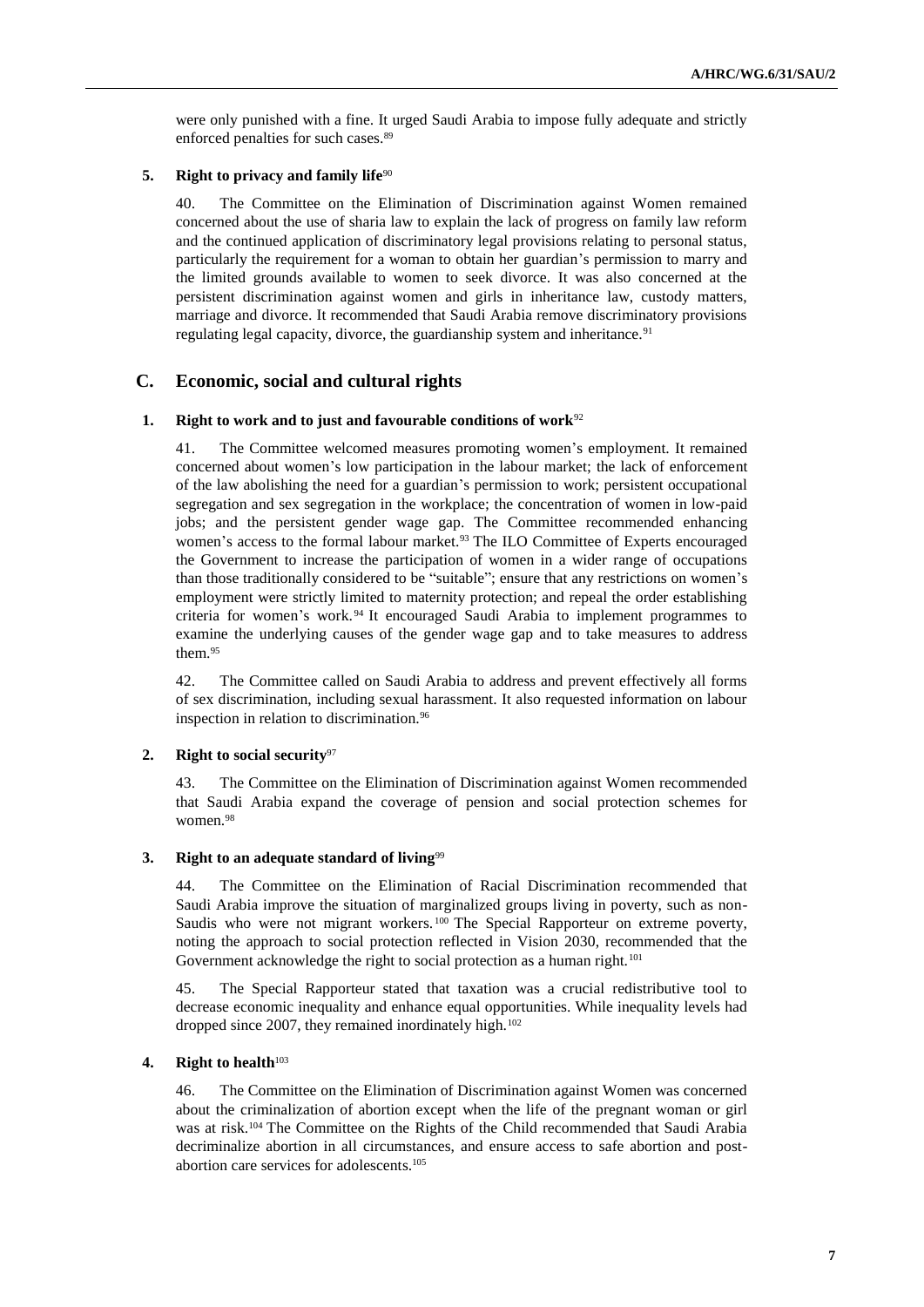47. The Committee on the Elimination of Discrimination against Women recommended that Saudi Arabia provide comprehensive health services, particularly sexual and reproductive health services; ensure affordable modern forms of contraception; and strengthen prevention of sexually transmitted infections.<sup>106</sup> The Committee on the Rights of the Child recommended including sexual and reproductive health education as part of the mandatory school curriculum.<sup>107</sup> UNESCO made a similar recommendation.<sup>108</sup>

#### **5. Right to education**<sup>109</sup>

48. UNESCO noted that Saudi Arabia had adopted several measures, policies and plans to strengthen access to quality education. It encouraged the Government to further ensure compulsory primary education for both girls and boys, including through the adoption of legislative frameworks, <sup>110</sup> and to continue its efforts to strengthen its pre-primary educational system, in line with Sustainable Development Goal 4 and its target 4.2.<sup>111</sup>

49. The Committee on the Elimination of Discrimination against Women was concerned that access to education for disadvantaged groups of girls remained limited. <sup>112</sup> The Committee on the Rights of the Child recommended that Saudi Arabia ensure the same quality of education and educational options for boys and girls and generalize nonstereotyped educational curricula, addressing the structural causes of gender-based discrimination. <sup>113</sup> The Committee on the Elimination of Discrimination against Women recommended providing girls with career counselling on non-traditional career paths and non-stereotypical fields of study.<sup>114</sup> UNESCO noted that some girls deprived of a family environment reaching the age of 12 years remained in social education homes; such girls could only acquire life skills while boys in similar situations had access to secondary education opportunities and could participate in social, cultural and sporting activities. UNESCO encouraged Saudi Arabia to put an end to that practice and to direct those girls to the mainstream secondary educational system.<sup>115</sup>

50. UNESCO encouraged Saudi Arabia to fully implement the relevant provisions of the Convention for the protection of the world cultural and natural heritage and the Convention for the Safeguarding of the Intangible Cultural Heritage, and to give due consideration to the participation of a wide range of communities in doing  $so.^{116}$ 

## **D. Rights of specific persons or groups**

#### **1. Women**<sup>117</sup>

51. Despite the enactment of the Protection from Abuse Act,<sup>118</sup> criminalizing domestic violence, the Committee on the Elimination of Discrimination against Women noted with concern the prevalence of gender-based violence against women, particularly domestic and sexual violence, which remained largely underreported and undocumented.<sup>119</sup> In the light of the large number of reported domestic violence incidents, the Committee against Torture was concerned about allegations that the male guardianship system (*mehrem*) deterred and often prevented victims from reporting such cases.<sup>120</sup> The Committee on the Elimination of Discrimination against Women recommended that Saudi Arabia adopt comprehensive legislation to specifically criminalize all forms of gender-based violence against women, including economic violence, rape, marital rape, non-penetrative forms of sexual assault and sexual harassment; repeal all legal provisions exculpating perpetrators of domestic violence; investigate and prosecute cases of gender-based violence; and ensure access for victims to appropriate redress.<sup>121</sup> The Committee against Torture urged the Government to train and adopt guidelines for the judiciary and law enforcement officials on how to investigate cases of rape and sexual violence.<sup>122</sup> The Committee on the Rights of the Child urged Saudi Arabia to address the root causes of domestic violence and adopt a comprehensive strategy to prevent and respond to domestic violence.<sup>123</sup> The Committee on the Elimination of Discrimination against Women recommended that the Government amend the legislation so that victims of sexual abuse were not punished if they pressed charges that later could not be proved.<sup>124</sup>

52. The Committee on the Rights of the Child expressed deep concern that, despite repeated recommendations of international human rights mechanisms, Saudi Arabia still did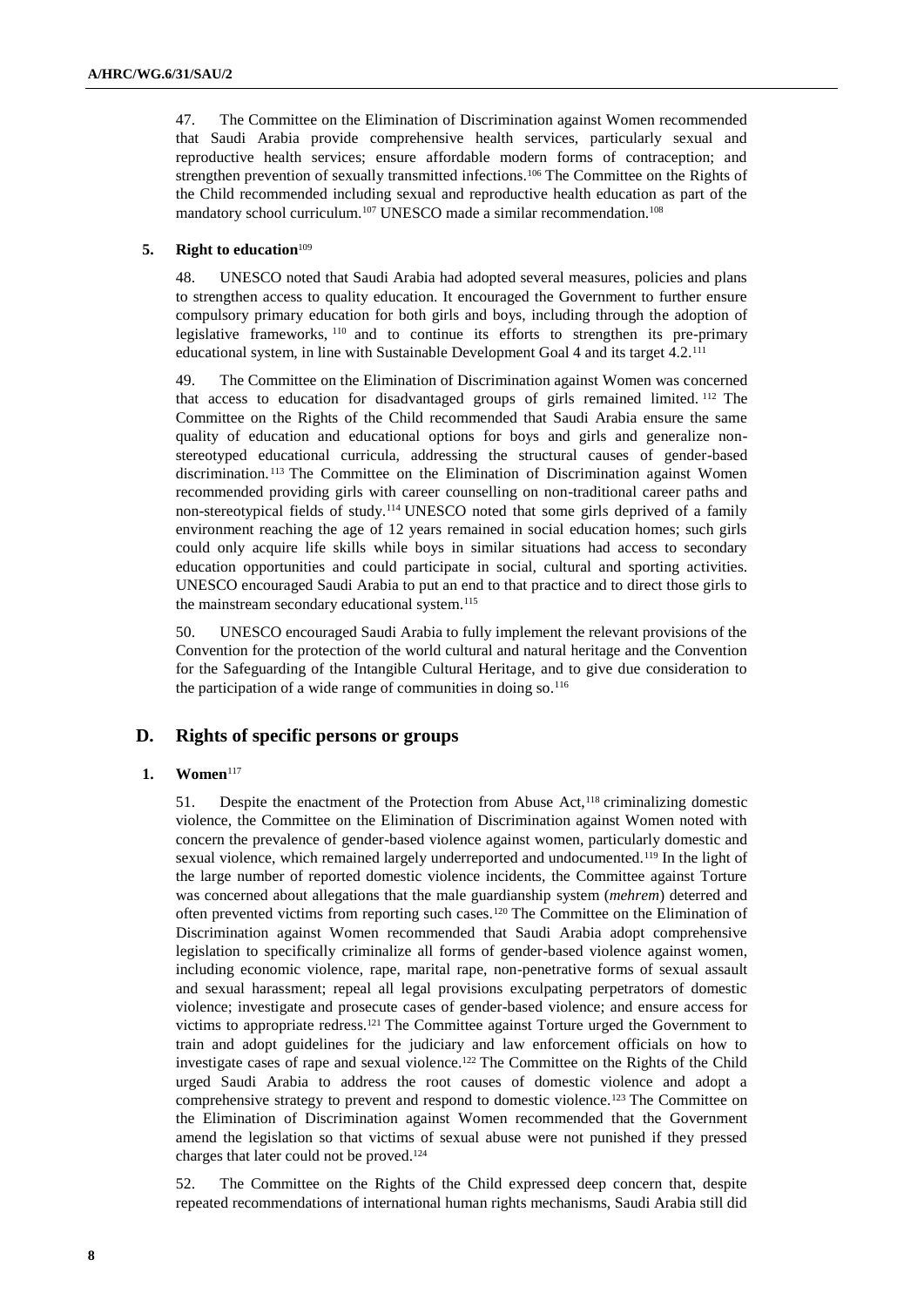not recognize girls as full subjects of rights, and severely discriminated against them in law and in practice. It urged Saudi Arabia to ensure full respect for gender equality and to eliminate all forms of discrimination against girls.<sup>125</sup> The Committee on the Elimination of Discrimination against Women recommended eliminating patriarchal attitudes and stereotypes that discriminated against women in collaboration with civil society, the media and community and religious leaders.<sup>126</sup>

53. The Committee was concerned about the persistence of the male guardianship system,<sup>127</sup> despite measures taken to limit its scope.<sup>128</sup> It recommended that Saudi Arabia abolish that practice, adopt implementing regulations to enforce Supreme Order No. 33322 and ensure that claims of disobedience by guardians were not used to subject women to arbitrary detention.<sup>129</sup>

54. The Committee was also concerned about persisting harmful practices, including child and forced marriage, the compulsory dress code for women and polygamy. It recommended that Saudi Arabia eliminate those practices, strengthen support measures for victims and remove discriminatory provisions regulating legal polygamy.<sup>130</sup> The Committee on the Rights of the Child also urged the Government to stop imposing a dress code on girls. <sup>131</sup> The Committee against Torture urged Saudi Arabia to criminalize forced marriage.<sup>132</sup>

55. Despite the entitlement of women to vote and to be elected to municipal councils, the Committee on the Elimination of Discrimination against Women was concerned about the very low participation of women at all levels of decision-making. It recommended that Saudi Arabia promote equal and full participation of women in political and public life and in decision-making and that it address the cultural and practical barriers impeding the full political participation of women.<sup>133</sup>

56. The Special Rapporteur on extreme poverty noted that challenges with regard to the human rights of women were heavier on women living in poverty, as many employers still insisted on obtaining the permission of male guardians before women could work. The Special Rapporteur recommended that the Government enforce the 2012 rule that women no longer needed a guardian's permission to work.<sup>134</sup>

#### **2. Children**<sup>135</sup>

57. In spite of the 2014 Child Protection Act and the Protection from Abuse Act, and implementing regulations, <sup>136</sup> the Committee on the Rights of the Child noted that the comprehensive review of the legislation relating to children had not been concluded. It recommended that Saudi Arabia develop without further delay a comprehensive law on children that embraced both child protection and children's rights.<sup>137</sup>

58. The Committee was seriously concerned that judges had discretion to determine the age of majority and that they frequently authorized the marriage of girls who had attained puberty.<sup>138</sup> It noted that judges often considered underage marriage as being in the best interest of the girl child, leading to multiple violations of girls' rights.<sup>139</sup> The Committee on the Elimination of Discrimination against Women noted that a high proportion of girls continued to marry before the age of 18 years.<sup>140</sup> The Committee on the Rights of the Child urged Saudi Arabia to set the minimum age of marriage at 18 years for both girls and boys<sup>141</sup> and to eliminate child marriage, including forced marriage.<sup>142</sup>

59. The same Committee urged Saudi Arabia to repeal all legislation treating child victims as offenders; criminalize all forms of sexual abuse against children and prosecute and punish perpetrators; abolish the practice of allowing perpetrators of child sexual abuse to escape punishment; ensure effective mandatory reporting of cases of child sexual abuse and exploitation; combat the stigmatization of victims; and ensure effective reporting channels for such violations.<sup>143</sup>

60. The Committee recommended prohibiting all forms of corporal punishment in all settings, including in the family.<sup>144</sup>

61. The Committee expressed its deepest concern that children above 15 years of age were tried as adults, and that judges could decide that a child below 15 was mature enough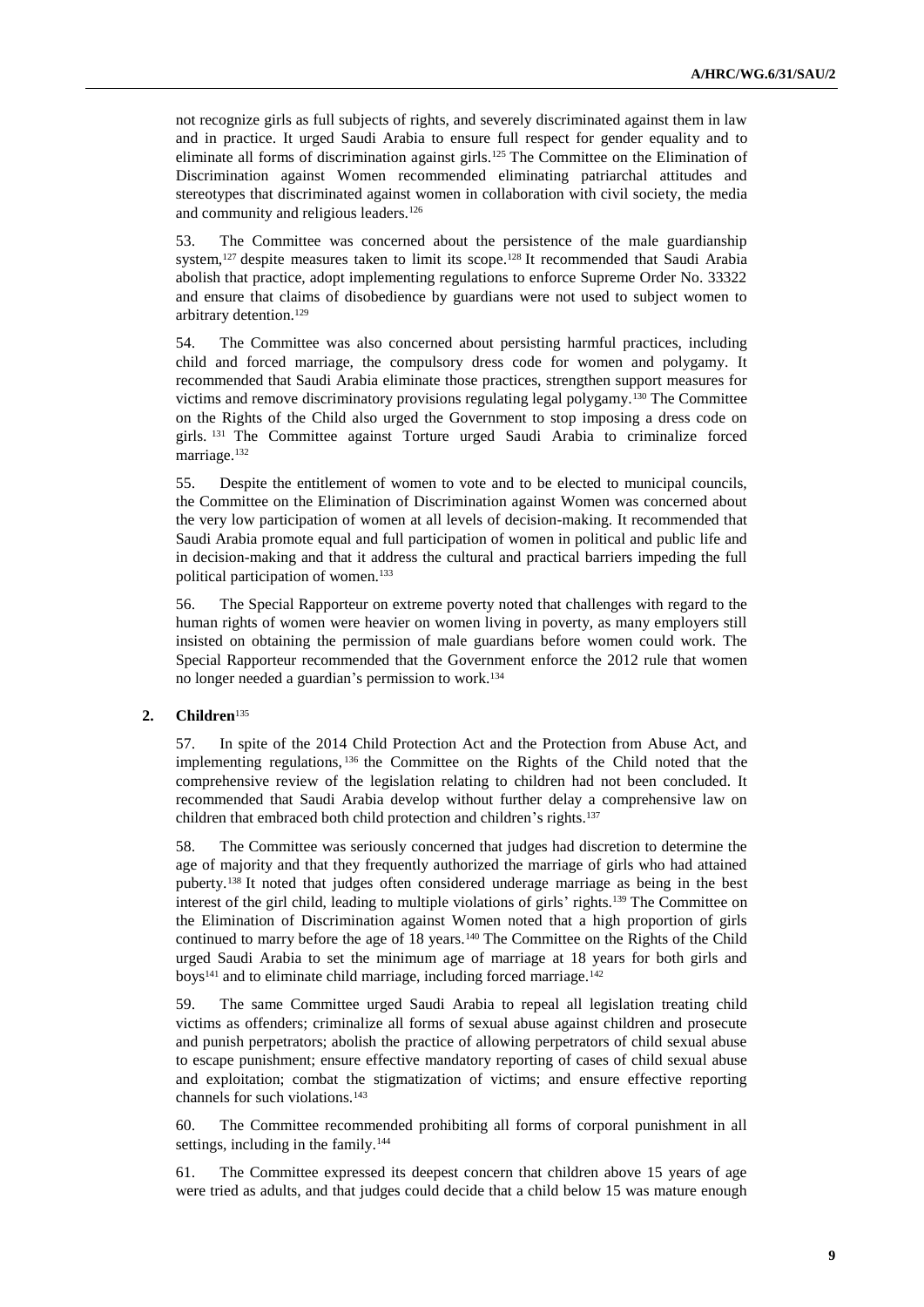to be criminally charged and sentenced as an adult. It urged Saudi Arabia to raise the age of criminal responsibility to an internationally acceptable level.<sup>145</sup>

62. The ILO Committee of Experts requested the Government to take measures to ensure compulsory education up to the minimum age for admission to employment or work of 15 years.<sup>146</sup> It requested the Government to take the necessary measures to eliminate the use, procurement and offering of children for begging, and to facilitate their rehabilitation and social integration.<sup>147</sup>

63. The Committee on the Rights of the Child asked Saudi Arabia about any plans to criminalize the recruitment of children into the armed forces.<sup>148</sup>

#### **3. Persons with disabilities**<sup>149</sup>

64. The Committee recommended that Saudi Arabia adopt a social and human rightsbased approach to disability.<sup>150</sup>

65. The Committee and UNESCO noted that the vast majority of children with disabilities continued to receive education in segregated institutions. <sup>151</sup> UNESCO encouraged Saudi Arabia to give priority to inclusive education and to strengthen educational opportunities for such children through the adoption of a comprehensive policy and a legal framework that guaranteed the right to education for persons with disabilities.<sup>152</sup>

#### **4. Minorities**<sup>153</sup>

66. The Committee on the Elimination of Discrimination against Women was concerned about the persistent disadvantaged situation of Shiite women in many fields, and called upon Saudi Arabia to address those inequalities.<sup>154</sup>

67. The Committee on the Elimination of Racial Discrimination recommended that Saudi Arabia take all necessary measures to ensure the rights of ethno-religious minorities, including their right to freedom of thought, conscience and religion, and to eliminate all barriers faced by ethno-religious minorities in education, employment and the legal system.<sup>155</sup>

#### **5. Migrants, refugees, asylum seekers and internally displaced persons**<sup>156</sup>

68. The ILO Committee of Experts urged Saudi Arabia not to expose migrant workers to practices that increased their vulnerability. It requested Saudi Arabia to indicate how migrant workers could exercise their right to freely terminate their employment so that they did not fall into abusive practices owing to the visa "sponsorship" system. It requested information on measures to ensure that all migrant workers enjoyed effective protection against discrimination, with a particular focus on the effective abolition of the sponsorship system in practice.<sup>157</sup> The Committee against Torture was deeply concerned at reported widespread torture, ill-treatment and trafficking in migrant workers, particularly female domestic workers, under the sponsorship (*kafala*) system. It stressed that that system increased the risks of trafficking, rape and other forms of torture and ill-treatment for female workers.<sup>158</sup> It recommended that Saudi Arabia legally protect migrant workers and guarantee their access to justice; urgently reform the sponsorship system; adopt or amend labour legislation governing domestic work; and provide support, legal aid and reparative measures to victims of torture, ill-treatment and trafficking. <sup>159</sup> The Committee on the Elimination of Racial Discrimination recommended ensuring that the employment of migrant workers be regulated by labour law; that provisions protecting migrant workers were effectively enforced; and that migrant workers had access to independent and effective complaint mechanisms without fear of reprisals.<sup>160</sup>

69. The Committee on the Rights of the Child and the Committee on the Elimination of Discrimination against Women noted the economic, sexual and physical abuse and exploitation and ill-treatment of migrant women and girls employed as domestic workers.<sup>161</sup> The latter Committee recommended adopting a specific law regulating domestic employment; ensuring regular labour inspections of workplaces; <sup>162</sup> enforcing the prohibition against passport confiscation; and guaranteeing due process before the courts to women migrant domestic workers. <sup>163</sup> The Committee on the Rights of the Child urged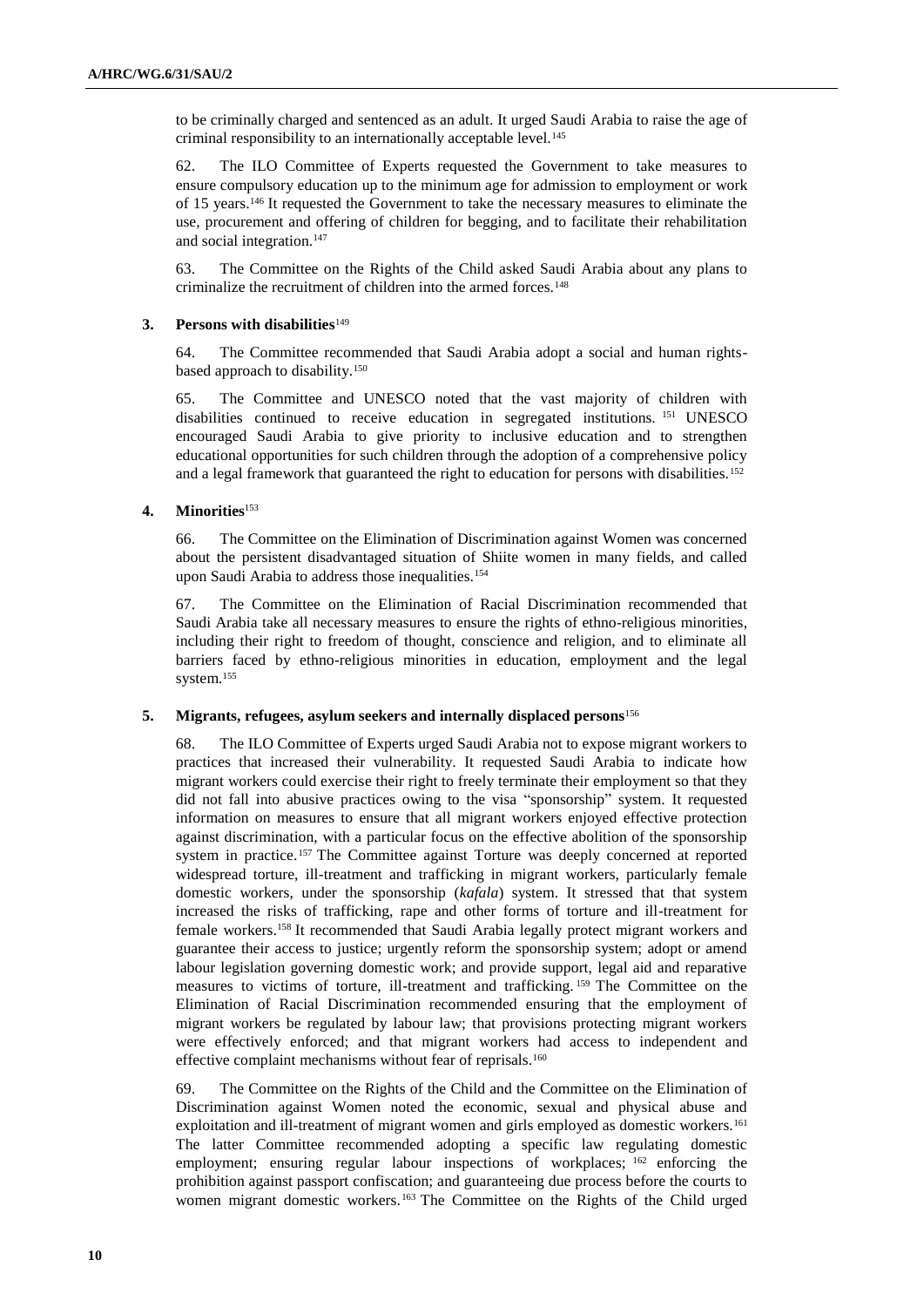Saudi Arabia to abolish the exit visa requirement and hold accountable those exploiting children as domestic workers.<sup>164</sup>

70. Noting that there were around 500,000 undocumented Indonesian domestic workers in Saudi Arabia because of the cancellation of the agreement facilitating legal migration by Indonesia, the Special Rapporteur on extreme poverty recommended granting amnesty for those and other workers in a similar situation.<sup>165</sup>

71. The Committee against Torture remained concerned about the absence of national legislation and procedures explicitly regulating expulsion, refoulement and extradition, and specific mechanisms for protecting minors at risk of trafficking.<sup>166</sup> It urged Saudi Arabia to adopt a comprehensive law on asylum consistent with international human rights standards; specific domestic legislation against refoulement; and effective remedies in removal proceedings.<sup>167</sup>

#### **6. Stateless persons**<sup>168</sup>

72. The Committee on the Elimination of Discrimination against Women recommended that Saudi Arabia amend the Nationality Act to enable Saudi women to transmit their nationality to their foreign spouses and their children on an equal basis with Saudi men.<sup>169</sup> The Committee on the Rights of the Child made the same recommendation, particularly in cases where children would otherwise be left stateless.<sup>170</sup>

73. The Committee on the Elimination of Discrimination against Women recommended that Saudi Arabia regularize the situation of stateless women and ensure their right to nationality without discrimination. <sup>171</sup> The Committee on the Rights of the Child recommended addressing the status of stateless children and their families through a naturalization process.<sup>172</sup>

*Notes*

- <sup>1</sup> Tables containing information on the scope of international obligations and cooperation with international human rights mechanisms and bodies for Saudi Arabia will be available at [www.ohchr.org/EN/Countries/MENARegion/Pages/SAIndex.aspx.](file://///conf-share1/conf/Groups/Editing%20Section/HR%20editors/Edgar/www.ohchr.org/EN/Countries/MENARegion/Pages/SAIndex.aspx)
- <sup>2</sup> For relevant recommendations, see A/HRC/25/3, paras. 138.1–138.26, 138.32, 138.78–138.79, 138.81–138.90 and 138.222–138.224.
- <sup>3</sup> See CERD/C/SAU/CO/4-9, para. 39, CAT/C/SAU/CO/2, para. 43, and CEDAW/C/SAU/CO/3-4, para. 72.
- <sup>4</sup> See CERD/C/SAU/CO/4-9, para. 39, and CEDAW/C/SAU/CO/3-4, paras. 38 (h) and 72.
- 5 Ibid.
- 6 Ibid.
- <sup>7</sup> See CERD/C/SAU/CO/4-9, para. 20.
- 8 Ibid., para. 6.
- <sup>9</sup> See CAT/C/SAU/CO/2, para. 53.
- <sup>10</sup> See CRC/C/SAU/CO/3-4, paras. 6 and 46.
- <sup>11</sup> See CEDAW/C/SAU/CO/3-4, paras. 10 and 67.
- <sup>12</sup> See CAT/C/SAU/CO/2, para. 54.
- <sup>13</sup> Ibid., para. 47 (d), CRC/C/SAU/CO/3-4, paras. 23 and 37, CEDAW/C/SAU/CO/3-4, paras. 42 (c) and 58 (d), and CERD/C/SAU/CO/4-9, paras. 34 and 39.
- <sup>14</sup> See UNESCO submission for the universal periodic review of Saudi Arabia, para. 25.
- <sup>15</sup> See CAT/C/SAU/CO/2, para. 55.
- <sup>16</sup> OHCHR, "Funding", in *OHCHR Report 2017*, pp. 85 and 135.
- <sup>17</sup> For relevant recommendations, see A/HRC/25/3, paras. 138.27–138.35, 138.37–138.63, 138.72– 138.80, 138.91, 138.135–138.136, 138.140–138.143, 138.153, 138.156–138.157, 138.159–138.161, 138.175, 138.193, 138.211 and 138.225.
- <sup>18</sup> See CERD/C/SAU/CO/4-9, para. 9. See also CAT/C/SAU/CO/2, para. 34 (a)–(b).
- <sup>19</sup> See CERD/C/SAU/CO/4-9, para. 10, CEDAW/C/SAU/CO/3-4, para. 24, and CAT/C/SAU/CO/2, para. 35 (a).
- <sup>20</sup> See CAT/C/SAU/CO/2, paras. 4 (c) and 34 (a)–(b).
- <sup>21</sup> See CRC/C/SAU/CO/3-4, para. 11.
- <sup>22</sup> See CEDAW/C/SAU/CO/3-4, para. 21.
- <sup>23</sup> See www.ohchr.org/en/NewsEvents/Pages/DisplayNews.aspx?NewsID=21584&LangID=E.
- <sup>24</sup> For relevant recommendations, see A/HRC/25/3, paras. 138.94, 138.182 and 138.215.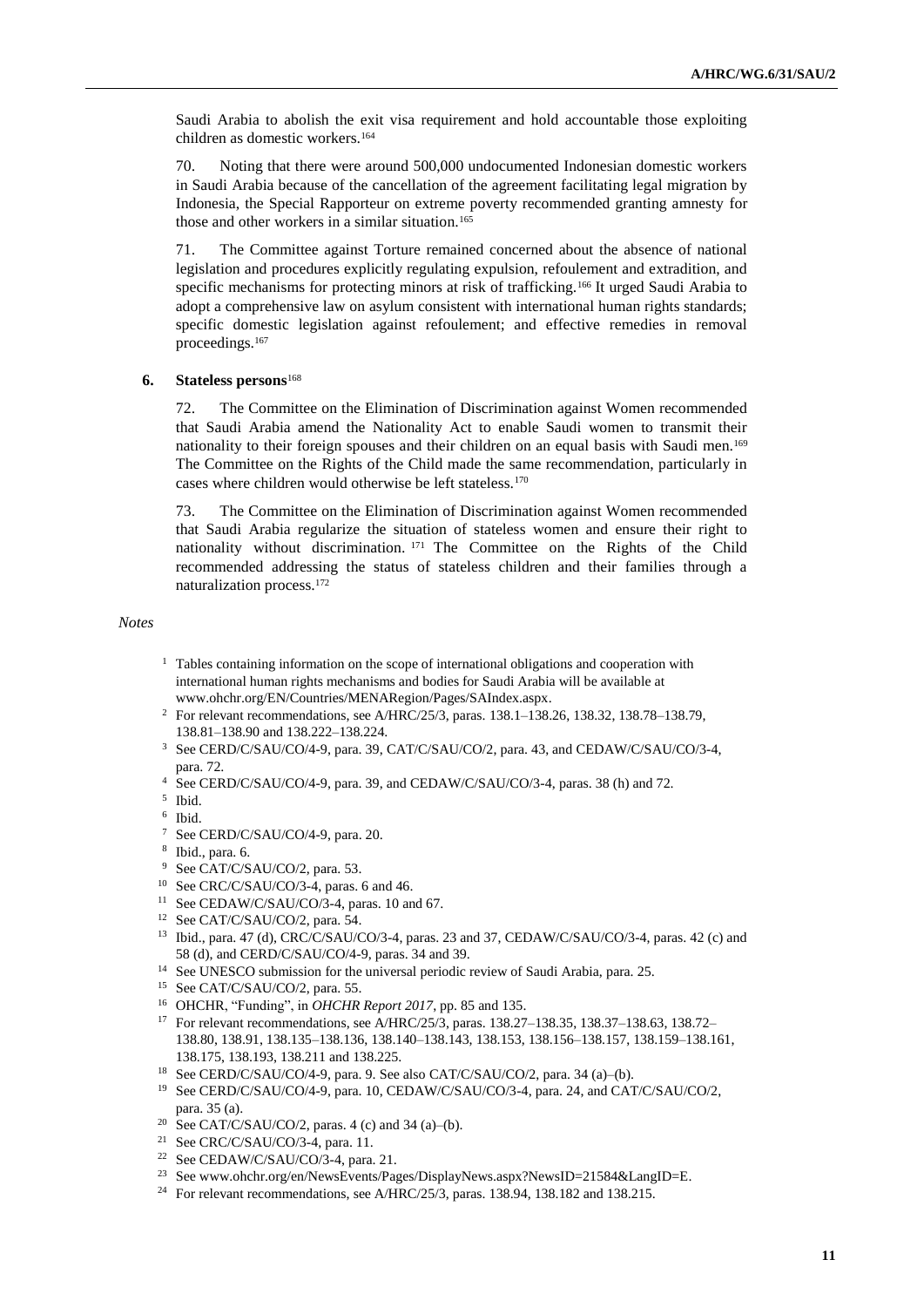- <sup>25</sup> See CEDAW/C/SAU/CO/3-4, paras. 13 and 15. See also para. 4 (a)–(b) and (d).
- <sup>26</sup> Ibid., paras. 14 and 16 (a) and (c).
- Ibid., para. 60.
- <sup>28</sup> See CERD/C/SAU/CO/4-9, paras. 12 and 15.
- See CRC/C/SAU/CO/3-4, paras. 17–18.
- Ibid., para. 33 (b).
- For the relevant recommendation, see A/HRC/25/3, para. 138.215.
- See CEDAW/C/SAU/CO/3-4, paras. 5 and 21.
- Ibid., para. 22 (c).
- See A/HRC/35/26/Add.3, para. 19.
- For relevant recommendations, see A/HRC/25/3, paras. 138.216–138.220.
- See CAT/C/SAU/CO/2, paras. 16 and 18 (a)–(b), and
- www.ohchr.org/en/NewsEvents/Pages/DisplayNews.aspx?NewsID=21584&LangID=E.
- See www.ohchr.org/en/NewsEvents/Pages/DisplayNews.aspx?NewsID=21584&LangID=E.
- Ibid.
- For relevant recommendations, see A/HRC/25/3, paras. 138.118–138.130, 138.139 and 138.151– 138.152.
- See CAT/C/SAU/CO/2, paras. 42–43.
- See CRC/C/SAU/CO/3-4, para. 20. See also para. 43 (d).
- Ibid., paras. 21 and 24.

 See CRC/C/SAU/CO/3-4, para. 38, and CEDAW/C/SAU/CO/3-4, para. 17. See also CRC/C/OPAC/SAU/Q/1, paras. 5–7, and A/72/865-S/2018/465, paras. 200–216.

- See CEDAW/C/SAU/CO/3-4, para. 53.
- See CRC/C/SAU/CO/3-4, para. 39, and CEDAW/C/SAU/CO/3-4, para. 18 (b)–(d).
- See www.ohchr.org/en/NewsEvents/Pages/DisplayNews.aspx?NewsID=21584&LangID=E.
- See A/72/865-S/2018/465, paras. 200–216.
- See CAT/C/SAU/CO/2, paras. 5–6.
- 49 Ibid., paras.  $7-8$ , 32 (b) and 49 (a), and www.ohchr.org/en/NewsEvents/Pages/DisplayNews.aspx?NewsID=21584&LangID=E. See also CRC/C/SAU/CO/3-4, para. 27.
- See CRC/C/SAU/CO/3-4, paras. 26–27.
- See CAT/C/SAU/CO/2, para. 35 (b). See also paras. 14–15.
- Ibid., para. 51 (a).
- Ibid., paras. 10–11.
- See CAT/C/SAU/CO/2, para. 13.
- See CRC/C/SAU/CO/3-4, para. 27.
- Ibid., paras. 30–31.
- See CAT/C/SAU/CO/2, para. 30. See also para. 26.
- See www.ohchr.org/EN/NewsEvents/Pages/DisplayNews.aspx?NewsID=23134&LangID=E. See also www.ohchr.org/EN/NewsEvents/Pages/DisplayNews.aspx?NewsID=23420&LangID=E.
- See www.ohchr.org/EN/NewsEvents/Pages/DisplayNews.aspx?NewsID=23270&LangID=E.
- See CAT/C/SAU/CO/2, para. 32 (a).
- Ibid., para. 33.
- For relevant recommendations, see A/HRC/25/3, paras. 138.69–138.70, 138.123, 138.130, 138.137, 138.141, 138.144–138.151, 138.153–138.156 and 138.208.
- See CAT/C/SAU/CO/2, paras. 21–22. See also CRC/C/SAU/CO/3-4, para. 43 (g).
- See CRC/C/SAU/CO/3-4, para. 7.
- See CEDAW/C/SAU/CO/3-4, para. 20 (f).
- See CAT/C/SAU/CO/2, paras. 17 and 18 (c).
- See CRC/C/SAU/CO/3-4, para. 44 (e).
- See CAT/C/SAU/CO/2, paras. 23–24.
- See www.ohchr.org/en/NewsEvents/Pages/DisplayNews.aspx?NewsID=21584&LangID=E.
- See CEDAW/C/SAU/CO/3-4, paras. 19–20. See also paras. 32 (e) and 38 (d) and CRC/C/SAU/CO/3- 4, para. 29 (c).
- <sup>71</sup> See CRC/C/SAU/CO/3-4, paras. 43 (g) and 44 (h).
- Ibid., paras. 43–44.
- For relevant recommendations, see A/HRC/25/3, paras. 138.46–138.54, 138.117, 138.154, 138.164– 138.175 and 138.193.
- See CRC/C/SAU/CO/3-4, para. 25.
- Ibid., para. 24.
- See CEDAW/C/SAU/CO/3-4, paras. 25 (b) and 26.
- See CAT/C/SAU/CO/2, paras. 19–20. See also paras. 16 and 18 (d).
- See CRC/C/SAU/CO/3-4, para. 12.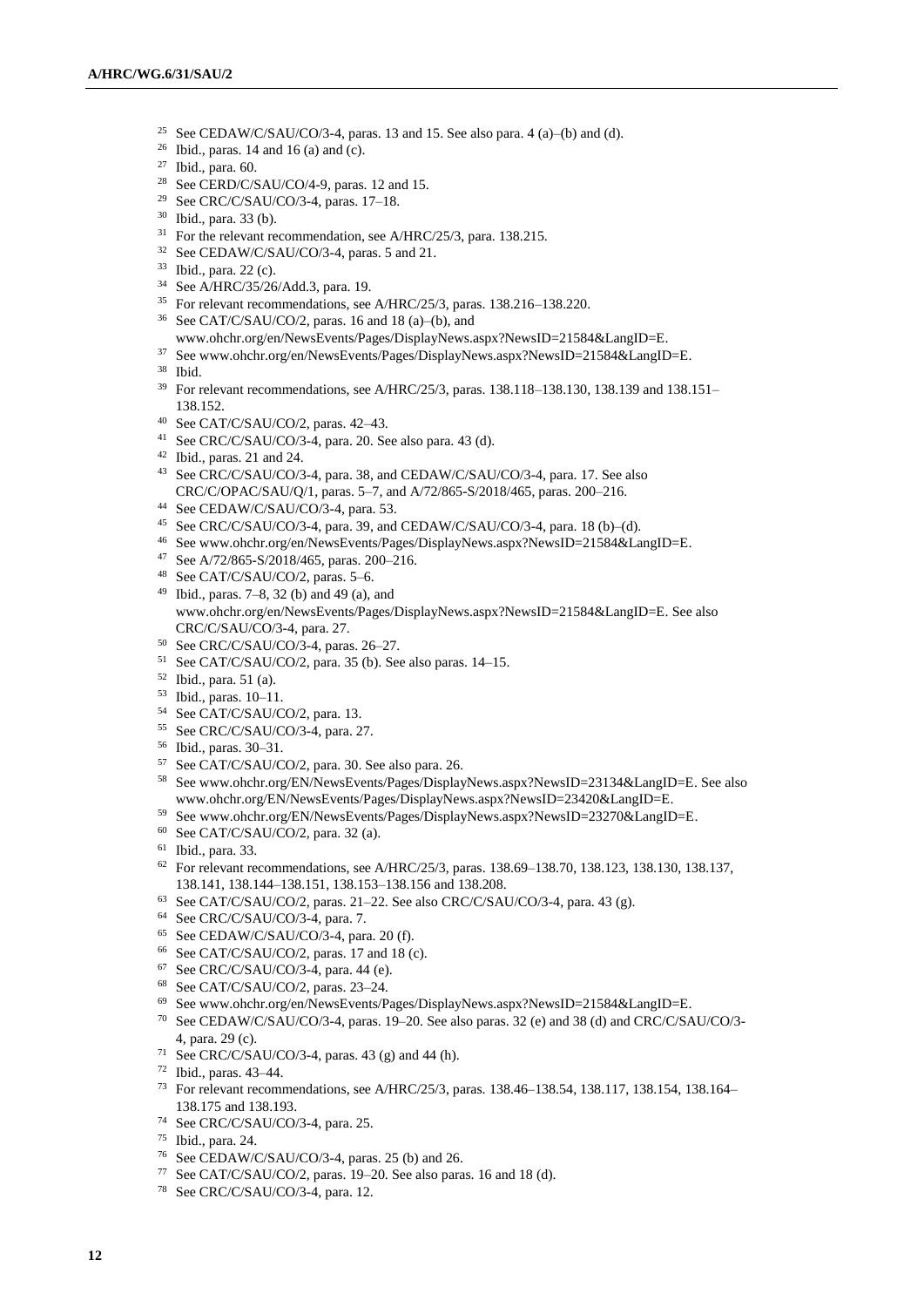- <sup>79</sup> See CEDAW/C/SAU/CO/3-4, paras. 55–56.<br><sup>80</sup> See www.obshr.org/en/NewsEvents/Pages/F
- See www.ohchr.org/en/NewsEvents/Pages/DisplayNews.aspx?NewsID=21584&LangID=E.
- <sup>81</sup> See UNESCO submission, paras. 3 and 6.
- <sup>82</sup> Ibid., paras. 20–23.
- <sup>83</sup> For relevant recommendations, see A/HRC/25/3, paras. 138.44, 138.72, 138.80 and 138.131–138.133.
- <sup>84</sup> See CAT/C/SAU/CO/2, para. 4 (b), and CEDAW/C/SAU/CO/3-4, para. 35.
- <sup>85</sup> See CEDAW/C/SAU/CO/3-4, paras. 35 (c) and 36 (a)–(b) and (d)–(e). See also CERD/C/SAU/CO/4- 9, para. 36, and
- [www.ilo.org/dyn/normlex/en/f?p=1000:13100:0::NO:13100:P13100\\_COMMENT\\_ID:3298596:NO.](http://www.ilo.org/dyn/normlex/en/f?p=1000:13100:0::NO:13100:P13100_COMMENT_ID:3298596:NO) <sup>86</sup> See CERD/C/SAU/CO/4-9, para. 36, and
- [www.ilo.org/dyn/normlex/en/f?p=1000:13100:0::NO:13100:P13100\\_COMMENT\\_ID:3298596:NO.](http://www.ilo.org/dyn/normlex/en/f?p=1000:13100:0::NO:13100:P13100_COMMENT_ID:3298596:NO)  See also CEDAW/C/SAU/CO/3-4, para. 36 (a)–(b) and (d).
- <sup>87</sup> See CRC/C/SAU/CO/3-4, para. 42. See also CRC/C/OPSC/SAU/Q/1, para. 11.
- <sup>88</sup> See CRC/C/SAU/CO/3-4, para. 41. See also CRC/C/OPSC/SAU/Q/1, para. 6.
- <sup>89</sup> See
	- [www.ilo.org/dyn/normlex/en/f?p=1000:13100:0::NO:13100:P13100\\_COMMENT\\_ID:3298592:NO.](http://www.ilo.org/dyn/normlex/en/f?p=1000:13100:0::NO:13100:P13100_COMMENT_ID:3298592:NO)
- <sup>90</sup> For relevant recommendations, see A/HRC/25/3, paras. 138.64 and 138.99.
- <sup>91</sup> See CEDAW/C/SAU/CO/3-4, paras. 63 (a) and (c) and 64 (a). See also para. 15 and CRC/C/SAU/CO/3-4, para. 32 (b).
- <sup>92</sup> For relevant recommendations, see A/HRC/25/3, paras. 138.98, 138.176 and 138.182–138.183.
- <sup>93</sup> See CEDAW/C/SAU/CO/3-4, paras. 45 (c)–(f) and 46 (c).
- <sup>94</sup> See
- [www.ilo.org/dyn/normlex/en/f?p=1000:13100:0::NO:13100:P13100\\_COMMENT\\_ID:3302413:NO.](http://www.ilo.org/dyn/normlex/en/f?p=1000:13100:0::NO:13100:P13100_COMMENT_ID:3302413:NO) <sup>95</sup> See
- [www.ilo.org/dyn/normlex/en/f?p=1000:13100:0::NO:13100:P13100\\_COMMENT\\_ID:3189665:NO.](http://www.ilo.org/dyn/normlex/en/f?p=1000:13100:0::NO:13100:P13100_COMMENT_ID:3189665:NO) <sup>96</sup> See
- [www.ilo.org/dyn/normlex/en/f?p=1000:13100:0::NO:13100:P13100\\_COMMENT\\_ID:3302413:NO.](http://www.ilo.org/dyn/normlex/en/f?p=1000:13100:0::NO:13100:P13100_COMMENT_ID:3302413:NO)
- $97$  For the relevant recommendation, see A/HRC/25/3, para. 138.185.
- <sup>98</sup> See CEDAW/C/SAU/CO/3-4, para. 50 (b).
- <sup>99</sup> For relevant recommendations, see A/HRC/25/3, paras. 138.186 and 138.221.
- <sup>100</sup> See CERD/C/SAU/CO/4-9, para. 32.
- <sup>101</sup> See A/HRC/35/26/Add.3, para. 29 (c)–(d).
- <sup>102</sup> Ibid., para. 31.
- <sup>103</sup> For relevant recommendations, see A/HRC/25/3, paras. 138.98, 138.102, 138.184, 138.187–138.188, 138.196 and 138.215.
- <sup>104</sup> See CEDAW/C/SAU/CO/3-4, para. 47 (b).
- <sup>105</sup> See CRC/C/SAU/CO/3-4, para. 35. See also CEDAW/C/SAU/CO/3-4, para. 48 (b).
- <sup>106</sup> See CEDAW/C/SAU/CO/3-4, para. 48 (a) and (c). See also CRC/C/SAU/CO/3-4, para. 35.
- <sup>107</sup> See CRC/C/SAU/CO/3-4, para. 35. See also CEDAW/C/SAU/CO/3-4, para. 44 (b).
- <sup>108</sup> See UNESCO submission, specific recommendation 6.
- <sup>109</sup> For relevant recommendations, see A/HRC/25/3, paras. 138.30, 138.61, 138.65–138.67, 138.79 and 138.189–138.192.
- <sup>110</sup> See UNESCO submission, para. 14. See also CRC/C/SAU/CO/3-4, para. 36.
- <sup>111</sup> See UNESCO submission, para. 15.
- $112$  See CEDAW/C/SAU/CO/3-4, para. 43 (a).
- <sup>113</sup> See CRC/C/SAU/CO/3-4, para. 36. See also CEDAW/C/SAU/CO/3-4, para. 44 (a) and (d).
- <sup>114</sup> See CEDAW/C/SAU/CO/3-4, para. 44 (e).
- <sup>115</sup> See UNESCO submission, para. 16.
- <sup>116</sup> Ibid., para. 24.
- <sup>117</sup> For relevant recommendations, see A/HRC/25/3, paras. 138.31–138.32, 138.34–138.36, 138.42, 138.55–138.58, 138.64, 138.68, 138.71, 138.75, 138.92–138.93, 138.95–138.115, 138.134–138.136, 138.157, 138.162, 138.176–138.181, 138.183–138.184 and 138.191–138.192.
- <sup>118</sup> See also CEDAW/C/SAU/CO/3-4, para. 4 (c), and CRC/C/SAU/CO/3-4, para. 4.
- <sup>119</sup> See CEDAW/C/SAU/CO/3-4, para. 31 (a).
- <sup>120</sup> See CAT/C/SAU/CO/2, para. 36. See also CRC/C/SAU/CO/3-4, para. 29.
- <sup>121</sup> See CEDAW/C/SAU/CO/3-4, para. 32 (b)–(c) and (g). See also CAT/C/SAU/CO/2, para. 37 (a)–(c), and CRC/C/SAU/CO/3-4, para. 29 (d).
- <sup>122</sup> See CAT/C/SAU/CO/2, para. 49 (b). See also para. 37 (d) and CEDAW/C/SAU/CO/3-4, para. 32 (f).
- <sup>123</sup> See CRC/C/SAU/CO/3-4, para. 29 (a)–(b).
- <sup>124</sup> See CEDAW/C/SAU/CO/3-4, para. 34.
- <sup>125</sup> See CRC/C/SAU/CO/3-4, paras. 15–16.
- <sup>126</sup> See CEDAW/C/SAU/CO/3-4, para. 28. See also CRC/C/SAU/CO/3-4, paras. 16, 22 and 29 (a).
- <sup>127</sup> See CEDAW/C/SAU/CO/3-4, para. 61. See also CRC/C/SAU/CO/3-4, para. 15.